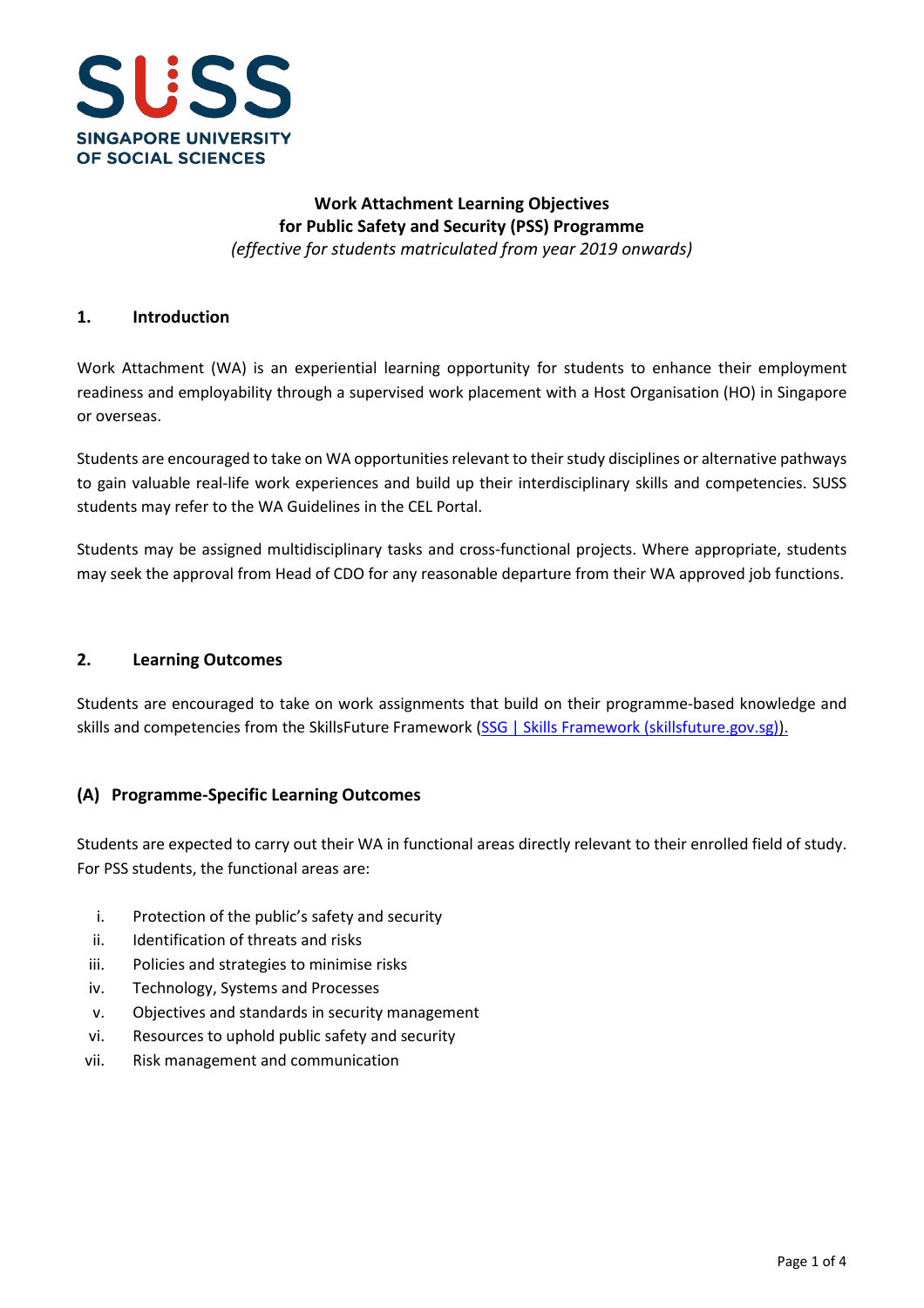

## **Work Attachment Learning Objectives for Public Safety and Security (PSS) Programme**

*(effective for students matriculated from year 2019 onwards)*

The following set of learning outcomes aims at providing PSS students with the opportunity to develop professional competencies in public safety and security and apply concepts and techniques in organisational settings.

- i. Identify relevant concepts affecting local, regional and international public safety and security.
- ii. Demonstrate theoretical, practical and methodological knowledge and skills in public safety and security.
- iii. Demonstrate understanding of the multidisciplinary approach to resolving public safety and security issues.
- iv. Classify public safety and security issues from an organisational perspective.
- v. Articulate risks relating to emergency response plans.
- vi. Suggest areas for improvements.
- vii. Develop a report that converts learning and insights into applicable public safety strategies and solutions for the organisation.
- viii. Demonstrate competencies set out below in relation to public safety and security:
	- Identify potential threats to public safety and security.
	- Leverage technology in addressing security-related threats and challenges.
	- Adopt integrated solutions to security needs.
	- Identify and diffuse conflict systematically.
	- Transform operating model to practical outcomes.
	- Demonstrate professionalism in managing crisis.
	- Apply skills and knowledge to improve public safety issues in the real world.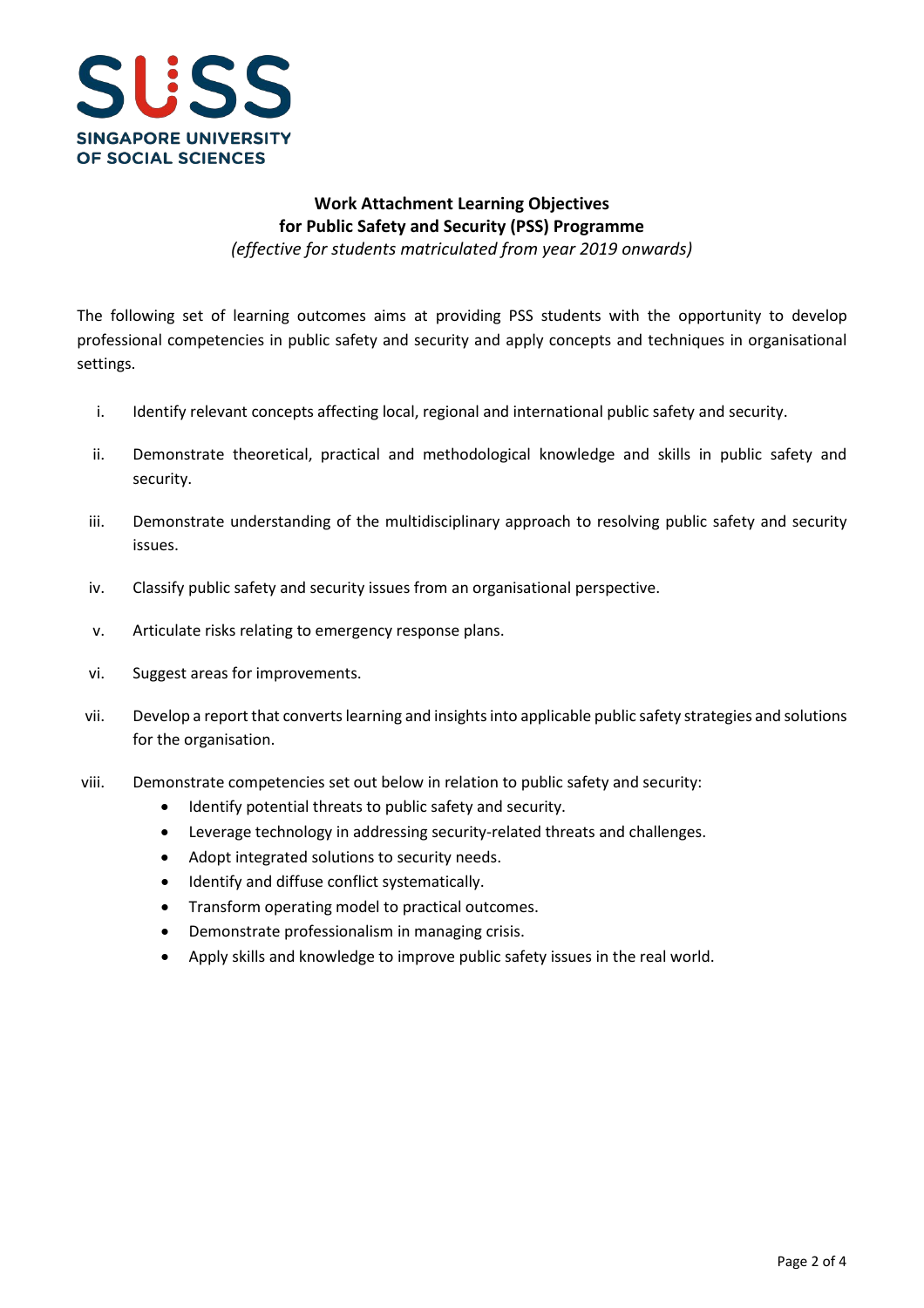

# **Work Attachment Learning Objectives for Public Safety and Security (PSS) Programme**

*(effective for students matriculated from year 2019 onwards)*

The PSS Programme Educational Objectives (PEO) are to develop in graduates the capacity to:

- **PEO1**: Demonstrate strong theoretical, practical and methodological knowledge and skills in public safety and security
- **PEO2**: Evaluate public safety and security related issues affecting Singapore from local, regional and international perspectives
- **PEO3**: Analyse governance systems and regulatory policies in ensuring good governance
- **PEO4**: Analyse criminal justice systems, punishment and rehabilitation models
- **PEO5**: Apply leadership and organisational skills to manage changes, challenges and risks related to public safety and security
- **PEO6**: Apply collaborative approaches to forming strategic partnerships and networks
- **PEO7**: Demonstrate acumen in the use of technology and innovative practices to strengthen public safety and security practices

Please refer to the Skills Framework [\(SSG | Skills Framework \(skillsfuture.gov.sg\)\)](https://www.skillsfuture.gov.sg/skills-framework) for an overview of the relevant occupation/job role description, skills requirement, and career pathways.